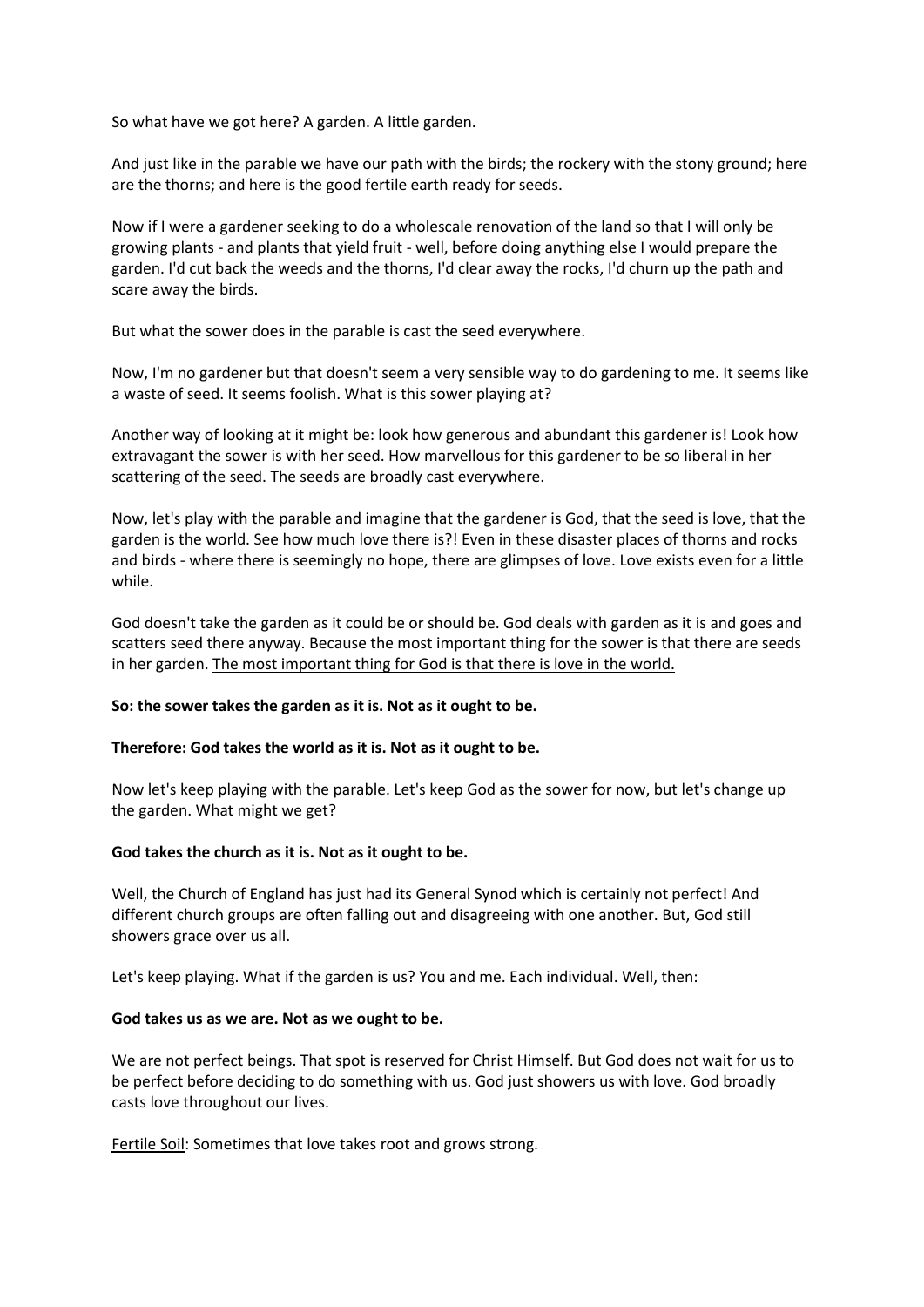Rocks: Sometimes that love makes us feel good for a time, or about a particular part of ourselves but it doesn't last.

Birds: Sometimes the love is driven out by what some call The Enemy - and I'll leave you to interpret that for yourselves.

Thorns: Sometimes the love gets choked out by the world's voice telling us we're not worthy of that love.

But as a garden - as children of God - we should be training ourselves to note where is the love of God growing in our life and where is it struggling to grow? In what ways do I not show love to others? How can I better cultivate myself to show mercy and kindness to those I encounter? Where are the thorns, the birds, the rocks that stop me from fully flourishing, from being whole?

 $\overline{\phantom{a}}$ 

But now God isn't the only one who can be cast as the sower in the parable. Let's keep playing.

What if the garden is the world? or Witney!

Let us keep the seed as love, but recast the gardener for us as the church.

We are sowers, broadly casting the kingdom of God into the lives of all those around us. We don't try to fix the person just as God doesn't try to fix the garden first. We just give them love.

And let that love transform them into who God is calling them to be.

We just keep on broadly casting that love.

Broadly cast.

Broadcast.

Joanna used that phrase "broadcast: for the sower in our Team Bible Study. And it got me thinking that right now we are literally broadcasting the love of Christ! Wherever we are in the world, we have access to our what the church is doing. The love of Christ is being broadcast whenever we Zoom, or listen to a sermon or Thought for the Day on YouTube, or call up a friend on the phone just to see how they are.

Two things are happening, I think:

- 1. It is sowing seeds of love for others.
- 2. It is cultivating ourselves for the love of Christ to grow deeper within us.

My mum said to me as I talked her through my thinking: "when flowers grow, they also produce more seeds, which then go on and are spread to those other parts of the field."

Jesus talks about the yield - thirty, sixty, hundred times as many seeds because of one seed that took root. And even if we look at this garden and imagine it to be lockdown, then we can't stop. We need to keep on gardening, keep on sowing seeds of love, mercy and kindness. And in a moment we will be hearing about some of the growth that has been happening in lockdown across the benefice.